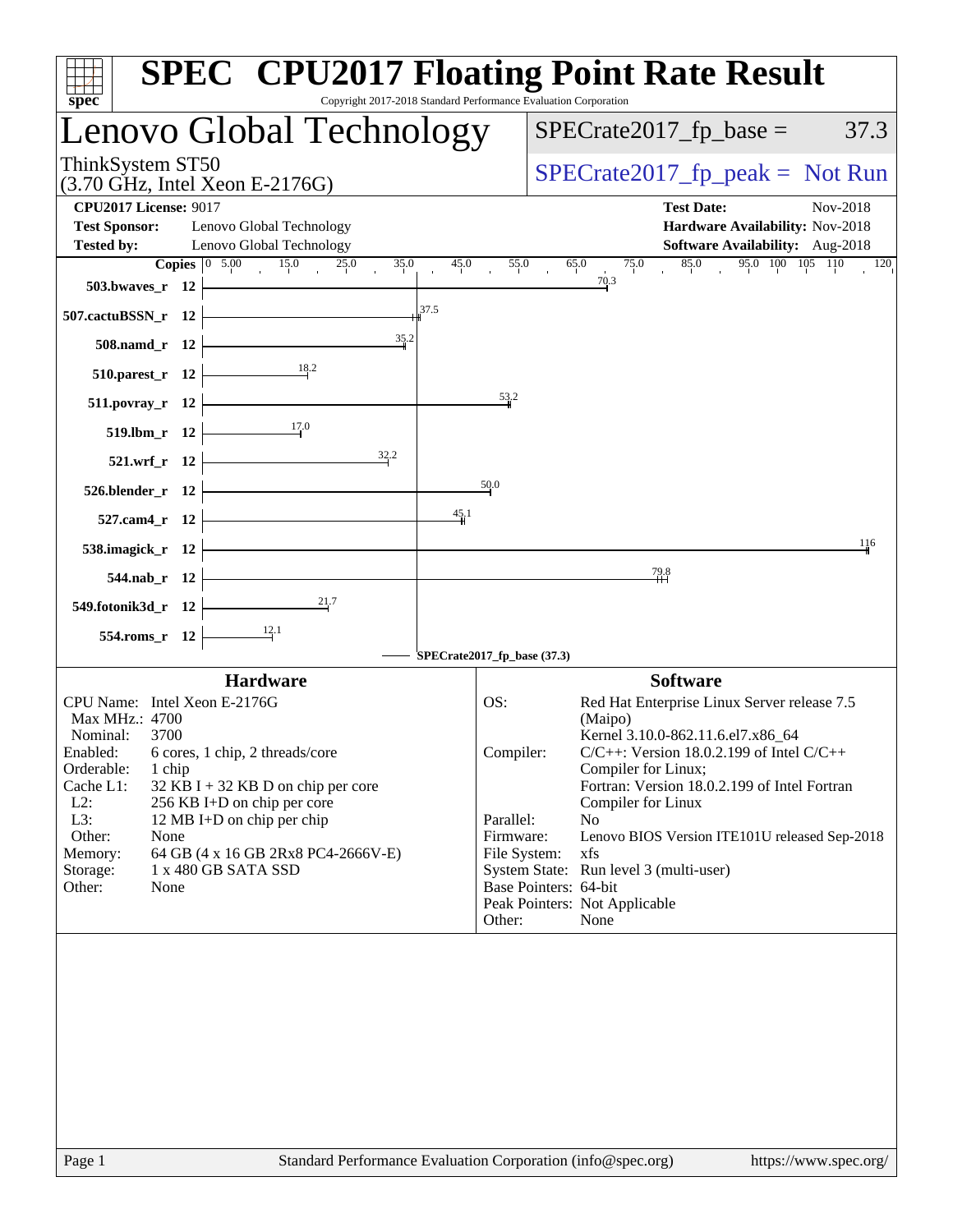

### **[SPEC CPU2017 Floating Point Rate Result](http://www.spec.org/auto/cpu2017/Docs/result-fields.html#SPECCPU2017FloatingPointRateResult)** Copyright 2017-2018 Standard Performance Evaluation Corporation

# Lenovo Global Technology

ThinkSystem ST50  $SPECrate2017$  fp\_peak = Not Run  $SPECTate2017<sub>fp</sub> base =  $37.3$$ 

(3.70 GHz, Intel Xeon E-2176G)

**[Test Sponsor:](http://www.spec.org/auto/cpu2017/Docs/result-fields.html#TestSponsor)** Lenovo Global Technology **[Hardware Availability:](http://www.spec.org/auto/cpu2017/Docs/result-fields.html#HardwareAvailability)** Nov-2018 **[Tested by:](http://www.spec.org/auto/cpu2017/Docs/result-fields.html#Testedby)** Lenovo Global Technology **[Software Availability:](http://www.spec.org/auto/cpu2017/Docs/result-fields.html#SoftwareAvailability)** Aug-2018

**[CPU2017 License:](http://www.spec.org/auto/cpu2017/Docs/result-fields.html#CPU2017License)** 9017 **[Test Date:](http://www.spec.org/auto/cpu2017/Docs/result-fields.html#TestDate)** Nov-2018

### **[Results Table](http://www.spec.org/auto/cpu2017/Docs/result-fields.html#ResultsTable)**

|                          | <b>Base</b>    |                |            |                |       |                |             | <b>Peak</b>   |                |              |                |              |                |              |
|--------------------------|----------------|----------------|------------|----------------|-------|----------------|-------------|---------------|----------------|--------------|----------------|--------------|----------------|--------------|
| <b>Benchmark</b>         | <b>Copies</b>  | <b>Seconds</b> | Ratio      | <b>Seconds</b> | Ratio | <b>Seconds</b> | Ratio       | <b>Copies</b> | <b>Seconds</b> | <b>Ratio</b> | <b>Seconds</b> | <b>Ratio</b> | <b>Seconds</b> | <b>Ratio</b> |
| 503.bwaves_r             | 12             | 1711           | 70.3       | 1711           | 70.3  | 1712           | 70.3        |               |                |              |                |              |                |              |
| 507.cactuBSSN r          | 12             | 405            | 37.5       | 416            | 36.5  | 403            | 37.7        |               |                |              |                |              |                |              |
| $508$ .namd $r$          | 12             | 324            | 35.2       | 324            | 35.2  | 326            | 34.9        |               |                |              |                |              |                |              |
| 510.parest_r             | 12             | 1721           | 18.2       | 1725           | 18.2  | 1722           | 18.2        |               |                |              |                |              |                |              |
| 511.povray_r             | 12             | 526            | 53.2       | 524            | 53.5  | 528            | 53.1        |               |                |              |                |              |                |              |
| 519.lbm r                | 12             | 744            | 17.0       | 743            | 17.0  | 743            | <b>17.0</b> |               |                |              |                |              |                |              |
| $521.wrf_r$              | 12             | 834            | 32.2       | 836            | 32.2  | 835            | 32.2        |               |                |              |                |              |                |              |
| 526.blender r            | 12             | 366            | 49.9       | 365            | 50.0  | 365            | 50.1        |               |                |              |                |              |                |              |
| $527$ .cam $4r$          | 12             | 465            | 45.1       | 466            | 45.0  | 461            | 45.5        |               |                |              |                |              |                |              |
| 538.imagick_r            | 12             | 258            | <b>116</b> | 258            | 116   | 259            | 115         |               |                |              |                |              |                |              |
| $544$ .nab_r             | 12             | 250            | 80.8       | 256            | 79.0  | 253            | 79.8        |               |                |              |                |              |                |              |
| 549.fotonik3d r          | 12             | 2151           | 21.7       | 2150           | 21.8  | 2153           | 21.7        |               |                |              |                |              |                |              |
| $554$ .roms_r            | 12             | 1570           | 12.1       | 1575           | 12.1  | 1573           | 12.1        |               |                |              |                |              |                |              |
| $SPECrate2017$ fp base = | 37.3           |                |            |                |       |                |             |               |                |              |                |              |                |              |
| $SPECrate2017$ fp peak = | <b>Not Run</b> |                |            |                |       |                |             |               |                |              |                |              |                |              |

Results appear in the [order in which they were run.](http://www.spec.org/auto/cpu2017/Docs/result-fields.html#RunOrder) Bold underlined text [indicates a median measurement.](http://www.spec.org/auto/cpu2017/Docs/result-fields.html#Median)

### **[Submit Notes](http://www.spec.org/auto/cpu2017/Docs/result-fields.html#SubmitNotes)**

 The taskset mechanism was used to bind copies to processors. The config file option 'submit' was used to generate taskset commands to bind each copy to a specific processor. For details, please see the config file.

## **[Operating System Notes](http://www.spec.org/auto/cpu2017/Docs/result-fields.html#OperatingSystemNotes)**

Stack size set to unlimited using "ulimit -s unlimited"

## **[General Notes](http://www.spec.org/auto/cpu2017/Docs/result-fields.html#GeneralNotes)**

Environment variables set by runcpu before the start of the run: LD\_LIBRARY\_PATH = "/home/cpu2017-1.0.5-ic18.0u2/lib/ia32:/home/cpu2017-1.0.5-ic18.0u2/lib/intel64" LD\_LIBRARY\_PATH = "\$LD\_LIBRARY\_PATH:/home/cpu2017-1.0.5-ic18.0u2/je5.0.1-32:/home/cpu2017-1.0.5-ic18.0u2/je5.0.1-64"

 Binaries compiled on a system with 1x Intel Core i7-6700K CPU + 32GB RAM memory using Redhat Enterprise Linux 7.5 Transparent Huge Pages enabled by default Prior to runcpu invocation Filesystem page cache synced and cleared with: sync; echo 3> /proc/sys/vm/drop\_caches Yes: The test sponsor attests, as of date of publication, that CVE-2017-5754 (Meltdown) is mitigated in the system as tested and documented. Yes: The test sponsor attests, as of date of publication, that CVE-2017-5753 (Spectre variant 1)

**(Continued on next page)**

| Page 2 | Standard Performance Evaluation Corporation (info@spec.org) | https://www.spec.org/ |
|--------|-------------------------------------------------------------|-----------------------|
|--------|-------------------------------------------------------------|-----------------------|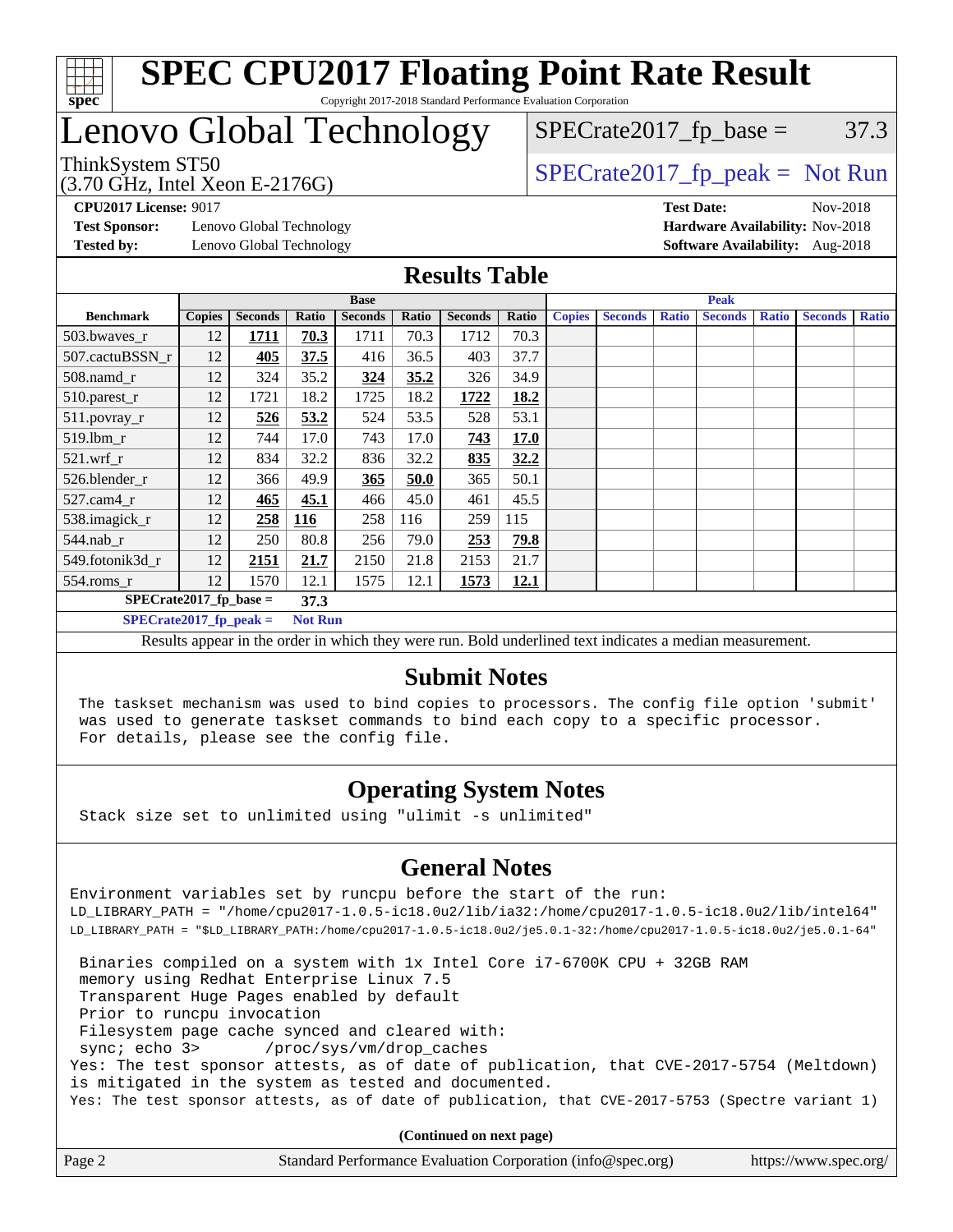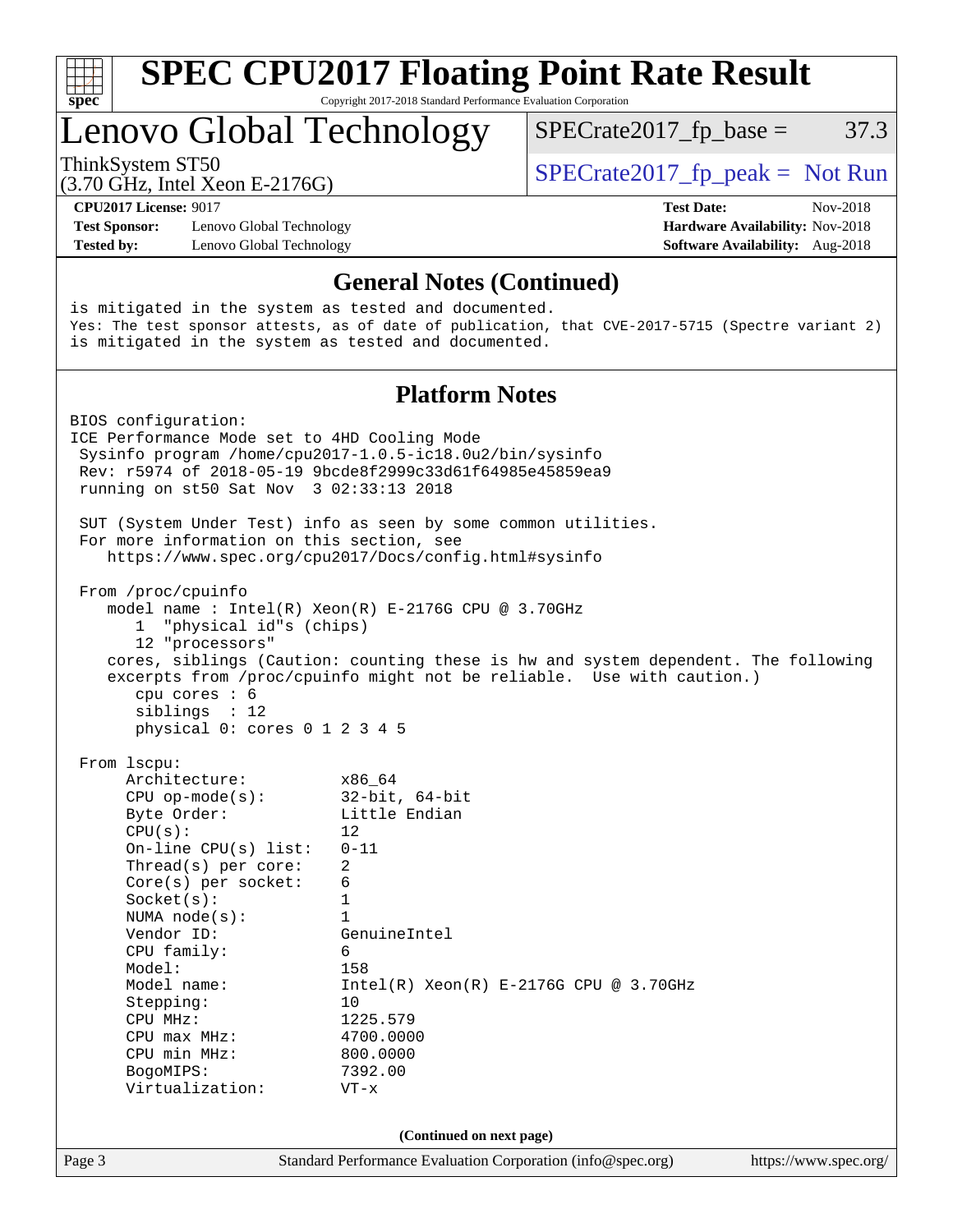| <b>SPEC CPU2017 Floating Point Rate Result</b><br>spec<br>Copyright 2017-2018 Standard Performance Evaluation Corporation                                                                                                                                              |                                                                           |
|------------------------------------------------------------------------------------------------------------------------------------------------------------------------------------------------------------------------------------------------------------------------|---------------------------------------------------------------------------|
| Lenovo Global Technology                                                                                                                                                                                                                                               | 37.3<br>$SPECrate2017fp base =$                                           |
| ThinkSystem ST50<br>$(3.70 \text{ GHz}, \text{Intel Xeon E-2176G})$                                                                                                                                                                                                    | $SPECrate2017fr peak = Not Run$                                           |
| <b>CPU2017 License: 9017</b>                                                                                                                                                                                                                                           | <b>Test Date:</b><br>Nov-2018                                             |
| <b>Test Sponsor:</b><br>Lenovo Global Technology<br><b>Tested by:</b><br>Lenovo Global Technology                                                                                                                                                                      | Hardware Availability: Nov-2018<br><b>Software Availability:</b> Aug-2018 |
|                                                                                                                                                                                                                                                                        |                                                                           |
| <b>Platform Notes (Continued)</b>                                                                                                                                                                                                                                      |                                                                           |
| L1d cache:<br>32K<br>Lli cache:<br>32K<br>L2 cache:<br>256K                                                                                                                                                                                                            |                                                                           |
| L3 cache:<br>12288K                                                                                                                                                                                                                                                    |                                                                           |
| NUMA node0 CPU(s):<br>$0 - 11$<br>Flags:                                                                                                                                                                                                                               | fpu vme de pse tsc msr pae mce cx8 apic sep mtrr pge mca cmov             |
| pat pse36 clflush dts acpi mmx fxsr sse sse2 ss ht tm pbe syscall nx pdpelgb rdtscp                                                                                                                                                                                    |                                                                           |
| lm constant_tsc art arch_perfmon pebs bts rep_good nopl xtopology nonstop_tsc                                                                                                                                                                                          |                                                                           |
| aperfmperf eagerfpu pni pclmulqdq dtes64 monitor ds_cpl vmx smx est tm2 ssse3 sdbg<br>fma cx16 xtpr pdcm pcid sse4_1 sse4_2 x2apic movbe popcnt tsc_deadline_timer aes                                                                                                 |                                                                           |
| xsave avx f16c rdrand lahf_lm abm 3dnowprefetch epb intel_pt ssbd ibrs ibpb stibp                                                                                                                                                                                      |                                                                           |
| tpr_shadow vnmi flexpriority ept vpid fsgsbase tsc_adjust bmil hle avx2 smep bmi2<br>erms invpcid rtm mpx rdseed adx smap clflushopt xsaveopt xsavec xgetbvl dtherm ida                                                                                                |                                                                           |
| arat pln pts hwp hwp_notify hwp_act_window hwp_epp spec_ctrl intel_stibp flush_lld                                                                                                                                                                                     |                                                                           |
| /proc/cpuinfo cache data<br>cache size $: 12288$ KB                                                                                                                                                                                                                    |                                                                           |
| From numactl --hardware WARNING: a numactl 'node' might or might not correspond to a<br>physical chip.<br>available: 1 nodes (0)<br>node 0 cpus: 0 1 2 3 4 5 6 7 8 9 10 11<br>node 0 size: 65371 MB<br>node 0 free: 61637 MB<br>node distances:<br>node 0<br>0 :<br>10 |                                                                           |
| From /proc/meminfo                                                                                                                                                                                                                                                     |                                                                           |
| MemTotal:<br>65807636 kB<br>HugePages_Total:<br>0                                                                                                                                                                                                                      |                                                                           |
| Hugepagesize:<br>2048 kB                                                                                                                                                                                                                                               |                                                                           |
| From /etc/*release* /etc/*version*                                                                                                                                                                                                                                     |                                                                           |
| os-release:                                                                                                                                                                                                                                                            |                                                                           |
| NAME="Red Hat Enterprise Linux Server"<br>VERSION="7.5 (Maipo)"                                                                                                                                                                                                        |                                                                           |
| ID="rhel"                                                                                                                                                                                                                                                              |                                                                           |
| ID LIKE="fedora"                                                                                                                                                                                                                                                       |                                                                           |
| VARIANT="Server"<br>VARIANT ID="server"                                                                                                                                                                                                                                |                                                                           |
| VERSION_ID="7.5"                                                                                                                                                                                                                                                       |                                                                           |
| PRETTY_NAME="Red Hat Enterprise Linux Server 7.5 (Maipo)"<br>redhat-release: Red Hat Enterprise Linux Server release 7.5 (Maipo)                                                                                                                                       |                                                                           |
| system-release: Red Hat Enterprise Linux Server release 7.5 (Maipo)                                                                                                                                                                                                    |                                                                           |
| system-release-cpe: cpe:/o:redhat:enterprise_linux:7.5:ga:server                                                                                                                                                                                                       |                                                                           |
|                                                                                                                                                                                                                                                                        |                                                                           |
| (Continued on next page)                                                                                                                                                                                                                                               |                                                                           |

Page 4 Standard Performance Evaluation Corporation [\(info@spec.org\)](mailto:info@spec.org) <https://www.spec.org/>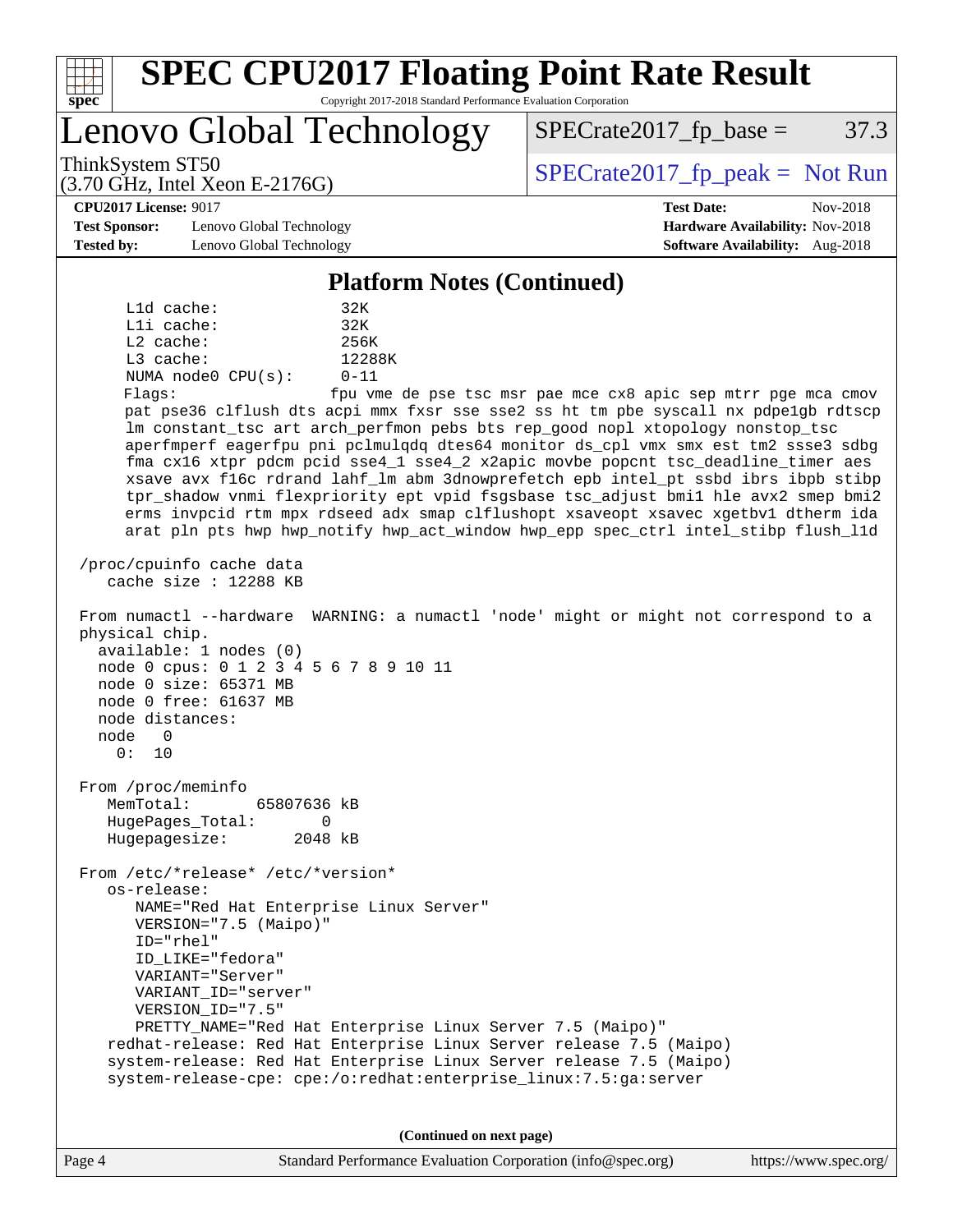| <b>SPEC CPU2017 Floating Point Rate Result</b><br>Copyright 2017-2018 Standard Performance Evaluation Corporation<br>spec                                                                                                                                                                                                                                                        |                                                                                                     |  |  |  |  |  |  |  |
|----------------------------------------------------------------------------------------------------------------------------------------------------------------------------------------------------------------------------------------------------------------------------------------------------------------------------------------------------------------------------------|-----------------------------------------------------------------------------------------------------|--|--|--|--|--|--|--|
| Lenovo Global Technology                                                                                                                                                                                                                                                                                                                                                         | 37.3<br>$SPECrate2017_fp\_base =$                                                                   |  |  |  |  |  |  |  |
| ThinkSystem ST50<br>$(3.70 \text{ GHz}, \text{Intel Xeon E-2176G})$                                                                                                                                                                                                                                                                                                              | $SPECrate2017fr peak = Not Run$                                                                     |  |  |  |  |  |  |  |
| <b>CPU2017 License: 9017</b><br><b>Test Sponsor:</b><br>Lenovo Global Technology<br><b>Tested by:</b><br>Lenovo Global Technology                                                                                                                                                                                                                                                | <b>Test Date:</b><br>Nov-2018<br>Hardware Availability: Nov-2018<br>Software Availability: Aug-2018 |  |  |  |  |  |  |  |
| <b>Platform Notes (Continued)</b>                                                                                                                                                                                                                                                                                                                                                |                                                                                                     |  |  |  |  |  |  |  |
| $uname -a$ :<br>Linux st50 3.10.0-862.11.6.el7.x86_64 #1 SMP Fri Aug 10 16:55:11 UTC 2018 x86_64<br>x86_64 x86_64 GNU/Linux                                                                                                                                                                                                                                                      |                                                                                                     |  |  |  |  |  |  |  |
| Kernel self-reported vulnerability status:                                                                                                                                                                                                                                                                                                                                       |                                                                                                     |  |  |  |  |  |  |  |
| CVE-2017-5754 (Meltdown):<br>Mitigation: PTI<br>CVE-2017-5753 (Spectre variant 1): Mitigation: Load fences, __user pointer sanitization<br>CVE-2017-5715 (Spectre variant 2): Mitigation: IBRS (kernel)                                                                                                                                                                          |                                                                                                     |  |  |  |  |  |  |  |
| run-level $3$ Nov $2$ $16:03$                                                                                                                                                                                                                                                                                                                                                    |                                                                                                     |  |  |  |  |  |  |  |
| SPEC is set to: /home/cpu2017-1.0.5-ic18.0u2<br>Size Used Avail Use% Mounted on<br>Filesystem<br>Type<br>/dev/sda2<br>xfs<br>381G 338G 43G 89% / home                                                                                                                                                                                                                            |                                                                                                     |  |  |  |  |  |  |  |
| Additional information from dmidecode follows. WARNING: Use caution when you interpret<br>this section. The 'dmidecode' program reads system data which is "intended to allow<br>hardware to be accurately determined", but the intent may not be met, as there are<br>frequent changes to hardware, firmware, and the "DMTF SMBIOS" standard.<br>BIOS LENOVO ITE101U 09/12/2018 |                                                                                                     |  |  |  |  |  |  |  |

Memory:

4x SK Hynix HMA82GU7CJR8N-VK 16 GB 2 rank 2667

(End of data from sysinfo program)

## **[Compiler Version Notes](http://www.spec.org/auto/cpu2017/Docs/result-fields.html#CompilerVersionNotes)**

| Page 5 | Standard Performance Evaluation Corporation (info@spec.org)<br>https://www.spec.org/          |
|--------|-----------------------------------------------------------------------------------------------|
|        | (Continued on next page)                                                                      |
|        | icpc (ICC) 18.0.2 20180210                                                                    |
| CC.    | $511. povray_r(base) 526. blender_r(base)$                                                    |
|        | icpc (ICC) 18.0.2 20180210<br>Copyright (C) 1985-2018 Intel Corporation. All rights reserved. |
|        | CXXC 508. namd $r(base)$ 510. parest $r(base)$                                                |
|        | icc (ICC) 18.0.2 20180210<br>Copyright (C) 1985-2018 Intel Corporation. All rights reserved.  |
| CC     | 519.1bm_r(base) 538.imagick_r(base) 544.nab_r(base)                                           |
|        |                                                                                               |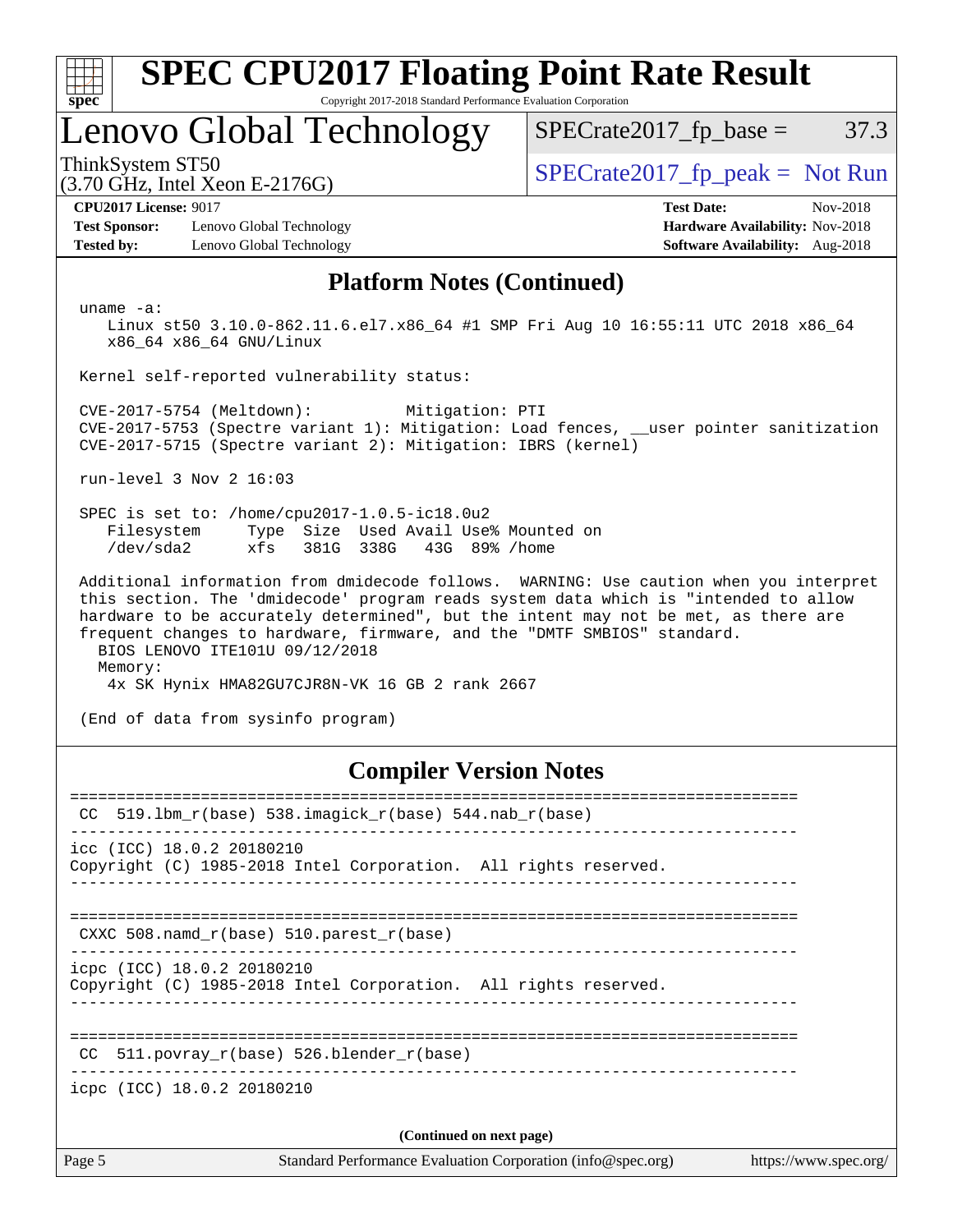

# **[SPEC CPU2017 Floating Point Rate Result](http://www.spec.org/auto/cpu2017/Docs/result-fields.html#SPECCPU2017FloatingPointRateResult)**

Copyright 2017-2018 Standard Performance Evaluation Corporation

Lenovo Global Technology

 $SPECrate2017_fp\_peak = Not Run$ 

 $SPECTate2017_fp\_base = 37.3$ 

(3.70 GHz, Intel Xeon E-2176G)

**[CPU2017 License:](http://www.spec.org/auto/cpu2017/Docs/result-fields.html#CPU2017License)** 9017 **[Test Date:](http://www.spec.org/auto/cpu2017/Docs/result-fields.html#TestDate)** Nov-2018 **[Test Sponsor:](http://www.spec.org/auto/cpu2017/Docs/result-fields.html#TestSponsor)** Lenovo Global Technology **[Hardware Availability:](http://www.spec.org/auto/cpu2017/Docs/result-fields.html#HardwareAvailability)** Nov-2018 **[Tested by:](http://www.spec.org/auto/cpu2017/Docs/result-fields.html#Testedby)** Lenovo Global Technology **[Software Availability:](http://www.spec.org/auto/cpu2017/Docs/result-fields.html#SoftwareAvailability)** Aug-2018

### **[Compiler Version Notes \(Continued\)](http://www.spec.org/auto/cpu2017/Docs/result-fields.html#CompilerVersionNotes)**

| icc (ICC) 18.0.2 20180210             |  | Copyright (C) 1985-2018 Intel Corporation. All rights reserved. |  |                          |  |
|---------------------------------------|--|-----------------------------------------------------------------|--|--------------------------|--|
|                                       |  | Copyright (C) 1985-2018 Intel Corporation. All rights reserved. |  |                          |  |
|                                       |  |                                                                 |  |                          |  |
| FC 507.cactuBSSN r(base)              |  |                                                                 |  |                          |  |
| icpc (ICC) 18.0.2 20180210            |  |                                                                 |  |                          |  |
| icc (ICC) 18.0.2 20180210             |  | Copyright (C) 1985-2018 Intel Corporation. All rights reserved. |  |                          |  |
| ifort (IFORT) 18.0.2 20180210         |  | Copyright (C) 1985-2018 Intel Corporation. All rights reserved. |  |                          |  |
|                                       |  | Copyright (C) 1985-2018 Intel Corporation. All rights reserved. |  |                          |  |
|                                       |  |                                                                 |  | ________________________ |  |
|                                       |  | FC 503.bwaves_r(base) 549.fotonik3d_r(base) 554.roms_r(base)    |  |                          |  |
| ifort (IFORT) 18.0.2 20180210         |  |                                                                 |  |                          |  |
|                                       |  | Copyright (C) 1985-2018 Intel Corporation. All rights reserved. |  |                          |  |
|                                       |  |                                                                 |  |                          |  |
| $CC$ 521.wrf_r(base) 527.cam4_r(base) |  |                                                                 |  |                          |  |
| ifort (IFORT) 18.0.2 20180210         |  |                                                                 |  |                          |  |
| icc (ICC) 18.0.2 20180210             |  | Copyright (C) 1985-2018 Intel Corporation. All rights reserved. |  |                          |  |
|                                       |  | Copyright (C) 1985-2018 Intel Corporation. All rights reserved. |  |                          |  |
|                                       |  |                                                                 |  |                          |  |

## **[Base Compiler Invocation](http://www.spec.org/auto/cpu2017/Docs/result-fields.html#BaseCompilerInvocation)**

[C benchmarks](http://www.spec.org/auto/cpu2017/Docs/result-fields.html#Cbenchmarks): [icc -m64 -std=c11](http://www.spec.org/cpu2017/results/res2018q4/cpu2017-20181113-09703.flags.html#user_CCbase_intel_icc_64bit_c11_33ee0cdaae7deeeab2a9725423ba97205ce30f63b9926c2519791662299b76a0318f32ddfffdc46587804de3178b4f9328c46fa7c2b0cd779d7a61945c91cd35)

[C++ benchmarks:](http://www.spec.org/auto/cpu2017/Docs/result-fields.html#CXXbenchmarks) [icpc -m64](http://www.spec.org/cpu2017/results/res2018q4/cpu2017-20181113-09703.flags.html#user_CXXbase_intel_icpc_64bit_4ecb2543ae3f1412ef961e0650ca070fec7b7afdcd6ed48761b84423119d1bf6bdf5cad15b44d48e7256388bc77273b966e5eb805aefd121eb22e9299b2ec9d9)

[Fortran benchmarks](http://www.spec.org/auto/cpu2017/Docs/result-fields.html#Fortranbenchmarks): [ifort -m64](http://www.spec.org/cpu2017/results/res2018q4/cpu2017-20181113-09703.flags.html#user_FCbase_intel_ifort_64bit_24f2bb282fbaeffd6157abe4f878425411749daecae9a33200eee2bee2fe76f3b89351d69a8130dd5949958ce389cf37ff59a95e7a40d588e8d3a57e0c3fd751)

[Benchmarks using both Fortran and C](http://www.spec.org/auto/cpu2017/Docs/result-fields.html#BenchmarksusingbothFortranandC): [ifort -m64](http://www.spec.org/cpu2017/results/res2018q4/cpu2017-20181113-09703.flags.html#user_CC_FCbase_intel_ifort_64bit_24f2bb282fbaeffd6157abe4f878425411749daecae9a33200eee2bee2fe76f3b89351d69a8130dd5949958ce389cf37ff59a95e7a40d588e8d3a57e0c3fd751) [icc -m64 -std=c11](http://www.spec.org/cpu2017/results/res2018q4/cpu2017-20181113-09703.flags.html#user_CC_FCbase_intel_icc_64bit_c11_33ee0cdaae7deeeab2a9725423ba97205ce30f63b9926c2519791662299b76a0318f32ddfffdc46587804de3178b4f9328c46fa7c2b0cd779d7a61945c91cd35)

**(Continued on next page)**

Page 6 Standard Performance Evaluation Corporation [\(info@spec.org\)](mailto:info@spec.org) <https://www.spec.org/>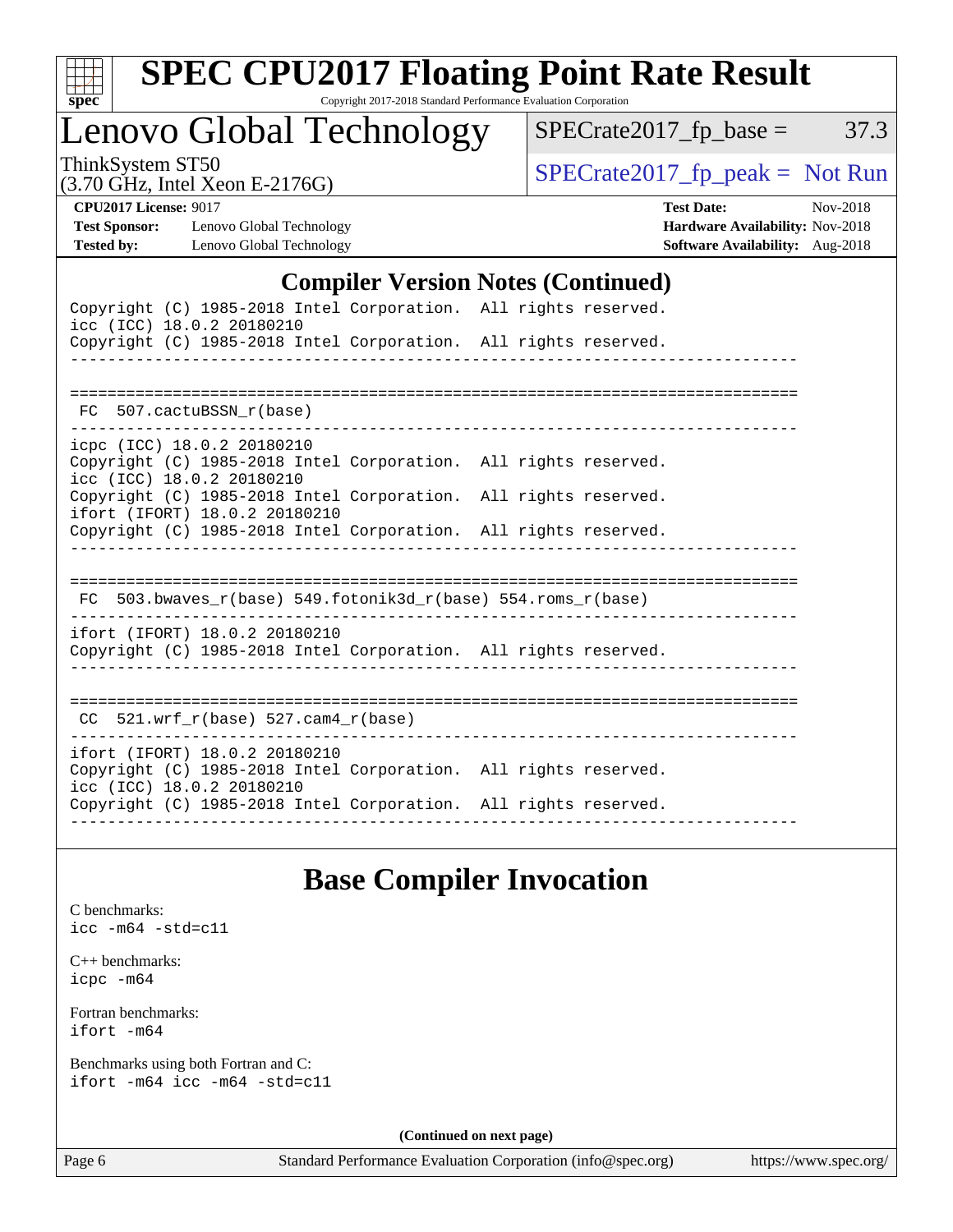

#### **[SPEC CPU2017 Floating Point Rate Result](http://www.spec.org/auto/cpu2017/Docs/result-fields.html#SPECCPU2017FloatingPointRateResult)** Copyright 2017-2018 Standard Performance Evaluation Corporation

# Lenovo Global Technology

 $SPECTate2017<sub>fp</sub> base =  $37.3$$ 

(3.70 GHz, Intel Xeon E-2176G)

ThinkSystem ST50<br>  $SPECrate2017$  fp\_peak = Not Run

**[Test Sponsor:](http://www.spec.org/auto/cpu2017/Docs/result-fields.html#TestSponsor)** Lenovo Global Technology **[Hardware Availability:](http://www.spec.org/auto/cpu2017/Docs/result-fields.html#HardwareAvailability)** Nov-2018 **[Tested by:](http://www.spec.org/auto/cpu2017/Docs/result-fields.html#Testedby)** Lenovo Global Technology **[Software Availability:](http://www.spec.org/auto/cpu2017/Docs/result-fields.html#SoftwareAvailability)** Aug-2018

**[CPU2017 License:](http://www.spec.org/auto/cpu2017/Docs/result-fields.html#CPU2017License)** 9017 **[Test Date:](http://www.spec.org/auto/cpu2017/Docs/result-fields.html#TestDate)** Nov-2018

## **[Base Compiler Invocation \(Continued\)](http://www.spec.org/auto/cpu2017/Docs/result-fields.html#BaseCompilerInvocation)**

[Benchmarks using both C and C++](http://www.spec.org/auto/cpu2017/Docs/result-fields.html#BenchmarksusingbothCandCXX): [icpc -m64](http://www.spec.org/cpu2017/results/res2018q4/cpu2017-20181113-09703.flags.html#user_CC_CXXbase_intel_icpc_64bit_4ecb2543ae3f1412ef961e0650ca070fec7b7afdcd6ed48761b84423119d1bf6bdf5cad15b44d48e7256388bc77273b966e5eb805aefd121eb22e9299b2ec9d9) [icc -m64 -std=c11](http://www.spec.org/cpu2017/results/res2018q4/cpu2017-20181113-09703.flags.html#user_CC_CXXbase_intel_icc_64bit_c11_33ee0cdaae7deeeab2a9725423ba97205ce30f63b9926c2519791662299b76a0318f32ddfffdc46587804de3178b4f9328c46fa7c2b0cd779d7a61945c91cd35)

[Benchmarks using Fortran, C, and C++:](http://www.spec.org/auto/cpu2017/Docs/result-fields.html#BenchmarksusingFortranCandCXX) [icpc -m64](http://www.spec.org/cpu2017/results/res2018q4/cpu2017-20181113-09703.flags.html#user_CC_CXX_FCbase_intel_icpc_64bit_4ecb2543ae3f1412ef961e0650ca070fec7b7afdcd6ed48761b84423119d1bf6bdf5cad15b44d48e7256388bc77273b966e5eb805aefd121eb22e9299b2ec9d9) [icc -m64 -std=c11](http://www.spec.org/cpu2017/results/res2018q4/cpu2017-20181113-09703.flags.html#user_CC_CXX_FCbase_intel_icc_64bit_c11_33ee0cdaae7deeeab2a9725423ba97205ce30f63b9926c2519791662299b76a0318f32ddfffdc46587804de3178b4f9328c46fa7c2b0cd779d7a61945c91cd35) [ifort -m64](http://www.spec.org/cpu2017/results/res2018q4/cpu2017-20181113-09703.flags.html#user_CC_CXX_FCbase_intel_ifort_64bit_24f2bb282fbaeffd6157abe4f878425411749daecae9a33200eee2bee2fe76f3b89351d69a8130dd5949958ce389cf37ff59a95e7a40d588e8d3a57e0c3fd751)

**[Base Portability Flags](http://www.spec.org/auto/cpu2017/Docs/result-fields.html#BasePortabilityFlags)**

 503.bwaves\_r: [-DSPEC\\_LP64](http://www.spec.org/cpu2017/results/res2018q4/cpu2017-20181113-09703.flags.html#suite_basePORTABILITY503_bwaves_r_DSPEC_LP64) 507.cactuBSSN\_r: [-DSPEC\\_LP64](http://www.spec.org/cpu2017/results/res2018q4/cpu2017-20181113-09703.flags.html#suite_basePORTABILITY507_cactuBSSN_r_DSPEC_LP64) 508.namd\_r: [-DSPEC\\_LP64](http://www.spec.org/cpu2017/results/res2018q4/cpu2017-20181113-09703.flags.html#suite_basePORTABILITY508_namd_r_DSPEC_LP64) 510.parest\_r: [-DSPEC\\_LP64](http://www.spec.org/cpu2017/results/res2018q4/cpu2017-20181113-09703.flags.html#suite_basePORTABILITY510_parest_r_DSPEC_LP64) 511.povray\_r: [-DSPEC\\_LP64](http://www.spec.org/cpu2017/results/res2018q4/cpu2017-20181113-09703.flags.html#suite_basePORTABILITY511_povray_r_DSPEC_LP64) 519.lbm\_r: [-DSPEC\\_LP64](http://www.spec.org/cpu2017/results/res2018q4/cpu2017-20181113-09703.flags.html#suite_basePORTABILITY519_lbm_r_DSPEC_LP64) 521.wrf\_r: [-DSPEC\\_LP64](http://www.spec.org/cpu2017/results/res2018q4/cpu2017-20181113-09703.flags.html#suite_basePORTABILITY521_wrf_r_DSPEC_LP64) [-DSPEC\\_CASE\\_FLAG](http://www.spec.org/cpu2017/results/res2018q4/cpu2017-20181113-09703.flags.html#b521.wrf_r_baseCPORTABILITY_DSPEC_CASE_FLAG) [-convert big\\_endian](http://www.spec.org/cpu2017/results/res2018q4/cpu2017-20181113-09703.flags.html#user_baseFPORTABILITY521_wrf_r_convert_big_endian_c3194028bc08c63ac5d04de18c48ce6d347e4e562e8892b8bdbdc0214820426deb8554edfa529a3fb25a586e65a3d812c835984020483e7e73212c4d31a38223) 526.blender\_r: [-DSPEC\\_LP64](http://www.spec.org/cpu2017/results/res2018q4/cpu2017-20181113-09703.flags.html#suite_basePORTABILITY526_blender_r_DSPEC_LP64) [-DSPEC\\_LINUX](http://www.spec.org/cpu2017/results/res2018q4/cpu2017-20181113-09703.flags.html#b526.blender_r_baseCPORTABILITY_DSPEC_LINUX) [-funsigned-char](http://www.spec.org/cpu2017/results/res2018q4/cpu2017-20181113-09703.flags.html#user_baseCPORTABILITY526_blender_r_force_uchar_40c60f00ab013830e2dd6774aeded3ff59883ba5a1fc5fc14077f794d777847726e2a5858cbc7672e36e1b067e7e5c1d9a74f7176df07886a243d7cc18edfe67) 527.cam4\_r: [-DSPEC\\_LP64](http://www.spec.org/cpu2017/results/res2018q4/cpu2017-20181113-09703.flags.html#suite_basePORTABILITY527_cam4_r_DSPEC_LP64) [-DSPEC\\_CASE\\_FLAG](http://www.spec.org/cpu2017/results/res2018q4/cpu2017-20181113-09703.flags.html#b527.cam4_r_baseCPORTABILITY_DSPEC_CASE_FLAG) 538.imagick\_r: [-DSPEC\\_LP64](http://www.spec.org/cpu2017/results/res2018q4/cpu2017-20181113-09703.flags.html#suite_basePORTABILITY538_imagick_r_DSPEC_LP64) 544.nab\_r: [-DSPEC\\_LP64](http://www.spec.org/cpu2017/results/res2018q4/cpu2017-20181113-09703.flags.html#suite_basePORTABILITY544_nab_r_DSPEC_LP64) 549.fotonik3d\_r: [-DSPEC\\_LP64](http://www.spec.org/cpu2017/results/res2018q4/cpu2017-20181113-09703.flags.html#suite_basePORTABILITY549_fotonik3d_r_DSPEC_LP64) 554.roms\_r: [-DSPEC\\_LP64](http://www.spec.org/cpu2017/results/res2018q4/cpu2017-20181113-09703.flags.html#suite_basePORTABILITY554_roms_r_DSPEC_LP64)

## **[Base Optimization Flags](http://www.spec.org/auto/cpu2017/Docs/result-fields.html#BaseOptimizationFlags)**

[C benchmarks](http://www.spec.org/auto/cpu2017/Docs/result-fields.html#Cbenchmarks):

[-xCORE-AVX2](http://www.spec.org/cpu2017/results/res2018q4/cpu2017-20181113-09703.flags.html#user_CCbase_f-xCORE-AVX2) [-ipo](http://www.spec.org/cpu2017/results/res2018q4/cpu2017-20181113-09703.flags.html#user_CCbase_f-ipo) [-O3](http://www.spec.org/cpu2017/results/res2018q4/cpu2017-20181113-09703.flags.html#user_CCbase_f-O3) [-no-prec-div](http://www.spec.org/cpu2017/results/res2018q4/cpu2017-20181113-09703.flags.html#user_CCbase_f-no-prec-div) [-qopt-prefetch](http://www.spec.org/cpu2017/results/res2018q4/cpu2017-20181113-09703.flags.html#user_CCbase_f-qopt-prefetch) [-ffinite-math-only](http://www.spec.org/cpu2017/results/res2018q4/cpu2017-20181113-09703.flags.html#user_CCbase_f_finite_math_only_cb91587bd2077682c4b38af759c288ed7c732db004271a9512da14a4f8007909a5f1427ecbf1a0fb78ff2a814402c6114ac565ca162485bbcae155b5e4258871) [-qopt-mem-layout-trans=3](http://www.spec.org/cpu2017/results/res2018q4/cpu2017-20181113-09703.flags.html#user_CCbase_f-qopt-mem-layout-trans_de80db37974c74b1f0e20d883f0b675c88c3b01e9d123adea9b28688d64333345fb62bc4a798493513fdb68f60282f9a726aa07f478b2f7113531aecce732043)

[C++ benchmarks:](http://www.spec.org/auto/cpu2017/Docs/result-fields.html#CXXbenchmarks)

[-xCORE-AVX2](http://www.spec.org/cpu2017/results/res2018q4/cpu2017-20181113-09703.flags.html#user_CXXbase_f-xCORE-AVX2) [-ipo](http://www.spec.org/cpu2017/results/res2018q4/cpu2017-20181113-09703.flags.html#user_CXXbase_f-ipo) [-O3](http://www.spec.org/cpu2017/results/res2018q4/cpu2017-20181113-09703.flags.html#user_CXXbase_f-O3) [-no-prec-div](http://www.spec.org/cpu2017/results/res2018q4/cpu2017-20181113-09703.flags.html#user_CXXbase_f-no-prec-div) [-qopt-prefetch](http://www.spec.org/cpu2017/results/res2018q4/cpu2017-20181113-09703.flags.html#user_CXXbase_f-qopt-prefetch) [-ffinite-math-only](http://www.spec.org/cpu2017/results/res2018q4/cpu2017-20181113-09703.flags.html#user_CXXbase_f_finite_math_only_cb91587bd2077682c4b38af759c288ed7c732db004271a9512da14a4f8007909a5f1427ecbf1a0fb78ff2a814402c6114ac565ca162485bbcae155b5e4258871) [-qopt-mem-layout-trans=3](http://www.spec.org/cpu2017/results/res2018q4/cpu2017-20181113-09703.flags.html#user_CXXbase_f-qopt-mem-layout-trans_de80db37974c74b1f0e20d883f0b675c88c3b01e9d123adea9b28688d64333345fb62bc4a798493513fdb68f60282f9a726aa07f478b2f7113531aecce732043)

[Fortran benchmarks](http://www.spec.org/auto/cpu2017/Docs/result-fields.html#Fortranbenchmarks):

[-xCORE-AVX2](http://www.spec.org/cpu2017/results/res2018q4/cpu2017-20181113-09703.flags.html#user_FCbase_f-xCORE-AVX2) [-ipo](http://www.spec.org/cpu2017/results/res2018q4/cpu2017-20181113-09703.flags.html#user_FCbase_f-ipo) [-O3](http://www.spec.org/cpu2017/results/res2018q4/cpu2017-20181113-09703.flags.html#user_FCbase_f-O3) [-no-prec-div](http://www.spec.org/cpu2017/results/res2018q4/cpu2017-20181113-09703.flags.html#user_FCbase_f-no-prec-div) [-qopt-prefetch](http://www.spec.org/cpu2017/results/res2018q4/cpu2017-20181113-09703.flags.html#user_FCbase_f-qopt-prefetch) [-ffinite-math-only](http://www.spec.org/cpu2017/results/res2018q4/cpu2017-20181113-09703.flags.html#user_FCbase_f_finite_math_only_cb91587bd2077682c4b38af759c288ed7c732db004271a9512da14a4f8007909a5f1427ecbf1a0fb78ff2a814402c6114ac565ca162485bbcae155b5e4258871) [-qopt-mem-layout-trans=3](http://www.spec.org/cpu2017/results/res2018q4/cpu2017-20181113-09703.flags.html#user_FCbase_f-qopt-mem-layout-trans_de80db37974c74b1f0e20d883f0b675c88c3b01e9d123adea9b28688d64333345fb62bc4a798493513fdb68f60282f9a726aa07f478b2f7113531aecce732043) [-auto](http://www.spec.org/cpu2017/results/res2018q4/cpu2017-20181113-09703.flags.html#user_FCbase_f-auto) [-nostandard-realloc-lhs](http://www.spec.org/cpu2017/results/res2018q4/cpu2017-20181113-09703.flags.html#user_FCbase_f_2003_std_realloc_82b4557e90729c0f113870c07e44d33d6f5a304b4f63d4c15d2d0f1fab99f5daaed73bdb9275d9ae411527f28b936061aa8b9c8f2d63842963b95c9dd6426b8a)

[Benchmarks using both Fortran and C](http://www.spec.org/auto/cpu2017/Docs/result-fields.html#BenchmarksusingbothFortranandC):

```
-xCORE-AVX2 -ipo -O3 -no-prec-div -qopt-prefetch -ffinite-math-only
-qopt-mem-layout-trans=3 -auto -nostandard-realloc-lhs
```
[Benchmarks using both C and C++](http://www.spec.org/auto/cpu2017/Docs/result-fields.html#BenchmarksusingbothCandCXX): [-xCORE-AVX2](http://www.spec.org/cpu2017/results/res2018q4/cpu2017-20181113-09703.flags.html#user_CC_CXXbase_f-xCORE-AVX2) [-ipo](http://www.spec.org/cpu2017/results/res2018q4/cpu2017-20181113-09703.flags.html#user_CC_CXXbase_f-ipo) [-O3](http://www.spec.org/cpu2017/results/res2018q4/cpu2017-20181113-09703.flags.html#user_CC_CXXbase_f-O3) [-no-prec-div](http://www.spec.org/cpu2017/results/res2018q4/cpu2017-20181113-09703.flags.html#user_CC_CXXbase_f-no-prec-div) [-qopt-prefetch](http://www.spec.org/cpu2017/results/res2018q4/cpu2017-20181113-09703.flags.html#user_CC_CXXbase_f-qopt-prefetch) [-ffinite-math-only](http://www.spec.org/cpu2017/results/res2018q4/cpu2017-20181113-09703.flags.html#user_CC_CXXbase_f_finite_math_only_cb91587bd2077682c4b38af759c288ed7c732db004271a9512da14a4f8007909a5f1427ecbf1a0fb78ff2a814402c6114ac565ca162485bbcae155b5e4258871)

**(Continued on next page)**

| Page 7 | Standard Performance Evaluation Corporation (info@spec.org) | https://www.spec.org/ |
|--------|-------------------------------------------------------------|-----------------------|